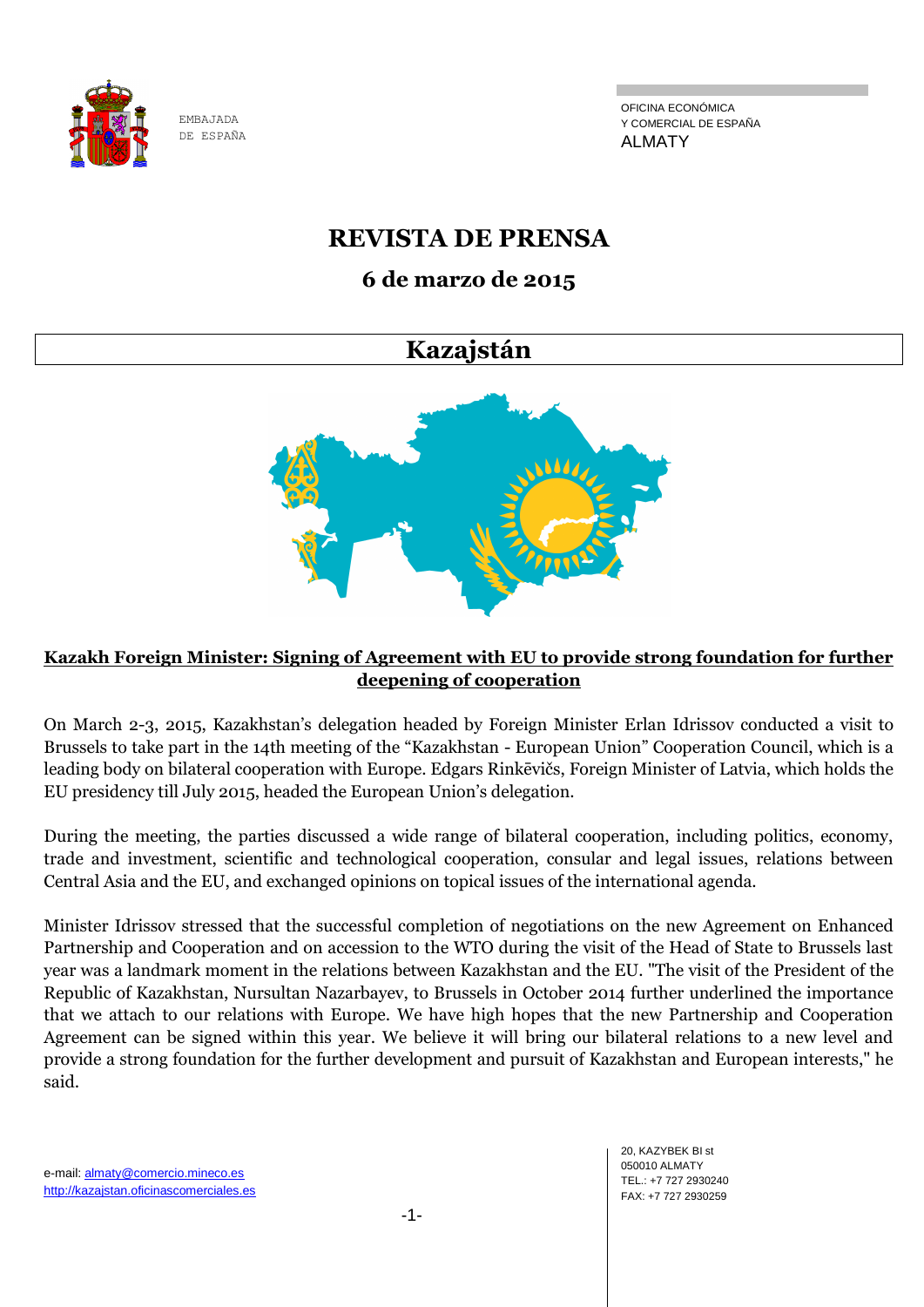

Foreign Minister stressed the importance of further progressive development of the Kazakh-European cooperation, noting with satisfaction the development of trade and investment cooperation with the EU, which is the largest trade and investment partner of Kazakhstan.

The Kazakh Minister urged his European counterparts to carefully examine the prospects opening to European businessmen in the light of the implementation of the New Economic Policy "Nurly Zhol" and called on the European companies to participate in the implementation of the strategic plan to develop transport, industrial, energy infrastructure, as well as in the preparation and holding of the international exhibition EXPO-2017.

A separate topic of the talks was the issue of easing visa regime between Kazakhstan and the EU. The Kazakh Minister stated that the simplification of visa regime would give additional impetus for entrepreneurs and investors and lead to an increase in mutual tourist trips, thus contributing to a direct dialogue between people. He expressed the hope that this issue would be supported by the current chair-state of the EU Council in the light of the discussion of the new EU Strategy for Central Asia.

Mr. Idrissov emphasized that Kazakhstan was interested in further strengthening cooperation with the EU in a regional format and fully supported the development and implementation of the renewed EU Strategy for Central Asia. «We have provided a memo outlining our views of the EU's current strategy and our vision of what an updated document could look like. We believe this document and our proposals give the EU a useful perspective on the region's expectations about the future of the strategy. And we hope it can feed into an updated strategy that will guide a specific program of regional cooperation that meets the interests of all countries in the region and the EU», he said.

The Foreign Minister of Kazakhstan noted the positive results of bilateral "Kazakhstan - EU" expert grounds. "I welcome holding in Dushanbe next week the second meeting of the EU – Central Asia High-Level Security Dialogue – a vital platform that allows us to discuss the pressing issues of security in Central Asia and approaches to addressing our common threats," he said.

Discussing the international situation, Minster Idrissov noted that Kazakhstan had always been in favor of cooperation and the search for mutually beneficial points of contact. "One area where we believe there is an important need and opportunity to build relations is between the EU and the Eurasian Economic Union," he said, underlining that such an initiative of the President of Kazakhstan had met a positive response among the leadership of the leading European countries, including Germany, France and other.

Kazakh Foreign Minster also informed the European colleagues about the upcoming presidential elections in the country. "I would like to take this moment to highlight Kazakhstan's upcoming presidential election, which is scheduled for the 26th of April. We want this election to be open, transparent and democratic elections in our history, conducted accordance with national legislation and the highest international standards. Just last week I sent invitations to a number of international and inter-parliamentary organizations, including the European Parliament. I hope they will be able to participate in the monitoring process and look forward to welcoming a European delegation to Kazakhstan," he said.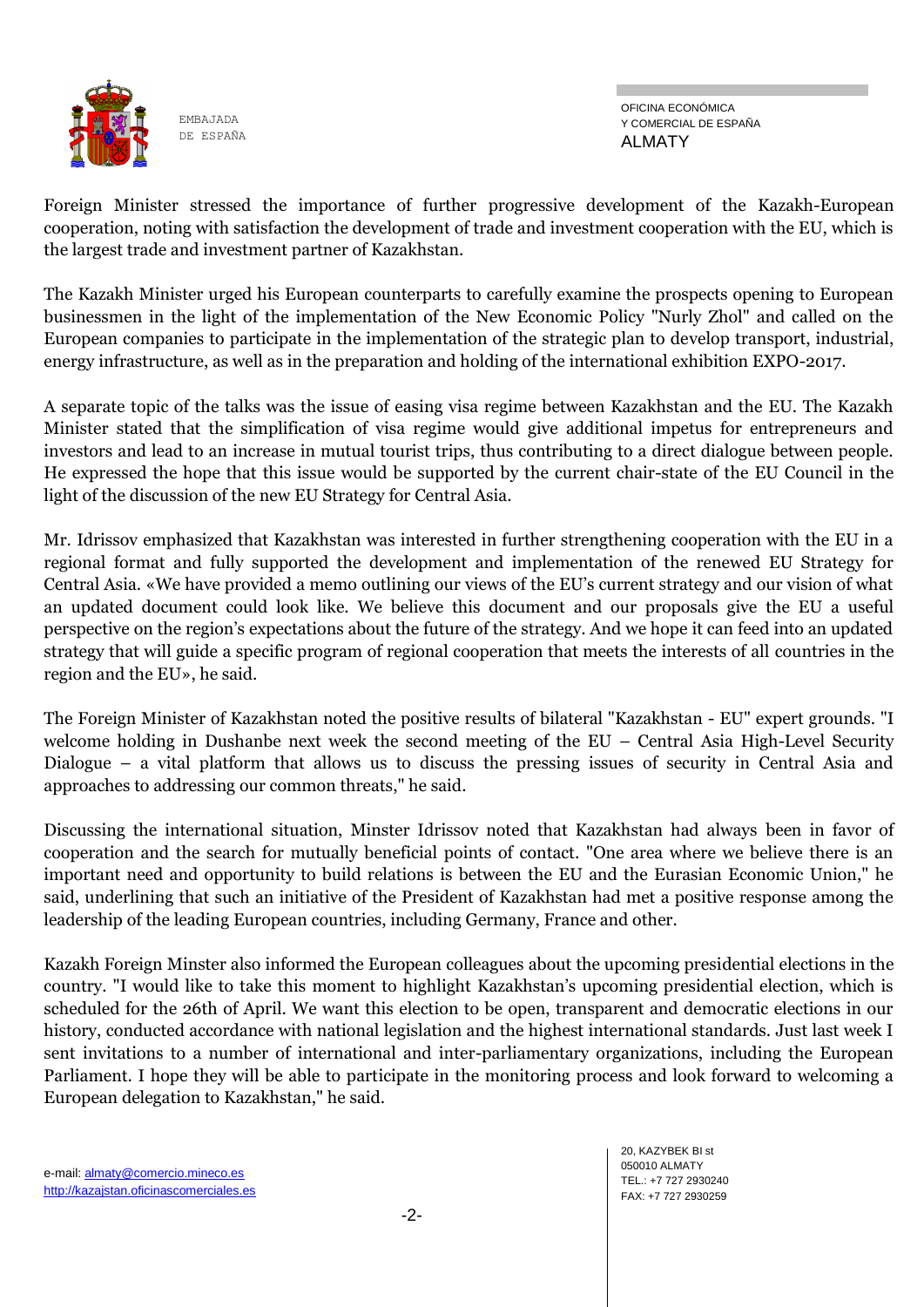

OFICINA ECONÓMICA Y COMERCIAL DE ESPAÑA ALMATY

One of the important results of the visit was the signing of agreements between the Republic of Kazakhstan and the Benelux countries on exemption from visa requirements for holders of diplomatic passports and on readmission, which is an important component of future negotiations to ease and cancel the visa regime.

Fuente: Ministry of Foreign affairs Republic of Kazakhstan

## **EU values Kazakhstan as trusted energy partner**

The European Union spoke of Kazakhstan Tuesday as a "trusted" partner as well as a supplier of energy, at a time of tense relations with Russia because of its role in the crisis in eastern Ukraine, a country through which most of Russia's gas for the EU arrives.

The EU appreciates "Kazakhstan's importance as a trusted energy partner... in particular as a supplier of oil," Latvian Foreign Minister Edgars Rinkevics, whose country has the bloc's rotating presidency, told a press conference.

The EU and Kazakhstan held a meeting Tuesday of the partnership's council chaired by Rinkevics and Kazakh Foreign Minister Erlan Idrissov.

After the meeting, Idrissov told the press conference that his European partners "appreciated the proactive role" of his country in trying to pacify the situation in Ukraine.

He also said that trade between the EU and Kazakhstan is "very significant," bearing in mind that the European Union is the leading foreign investor in the Central Asian country.

In that context, the Europeans said they support Kazakhstan becoming a member of the World Trade Organization.

The two representatives agreed on "the importance of continuing to promote the defense of human rights and the reform of judiciary power."

The Latvian minister thanked Kazakhstan for its role in implementing the EU's strategy for Central Asia.

Rinkevics and Idrissov stressed the importance of cooperation in that region as an "efficient way to prevent conflicts."

The European Union and Kazakhstan also spoke in favor of ratifying "as soon as possible" the new expanded partnership accord they signed in January, according to the Latin American Herald Tribune.

Fuente:Newsline Kz

20, KAZYBEK BI st 050010 ALMATY TEL.: +7 727 2930240 FAX: +7 727 2930259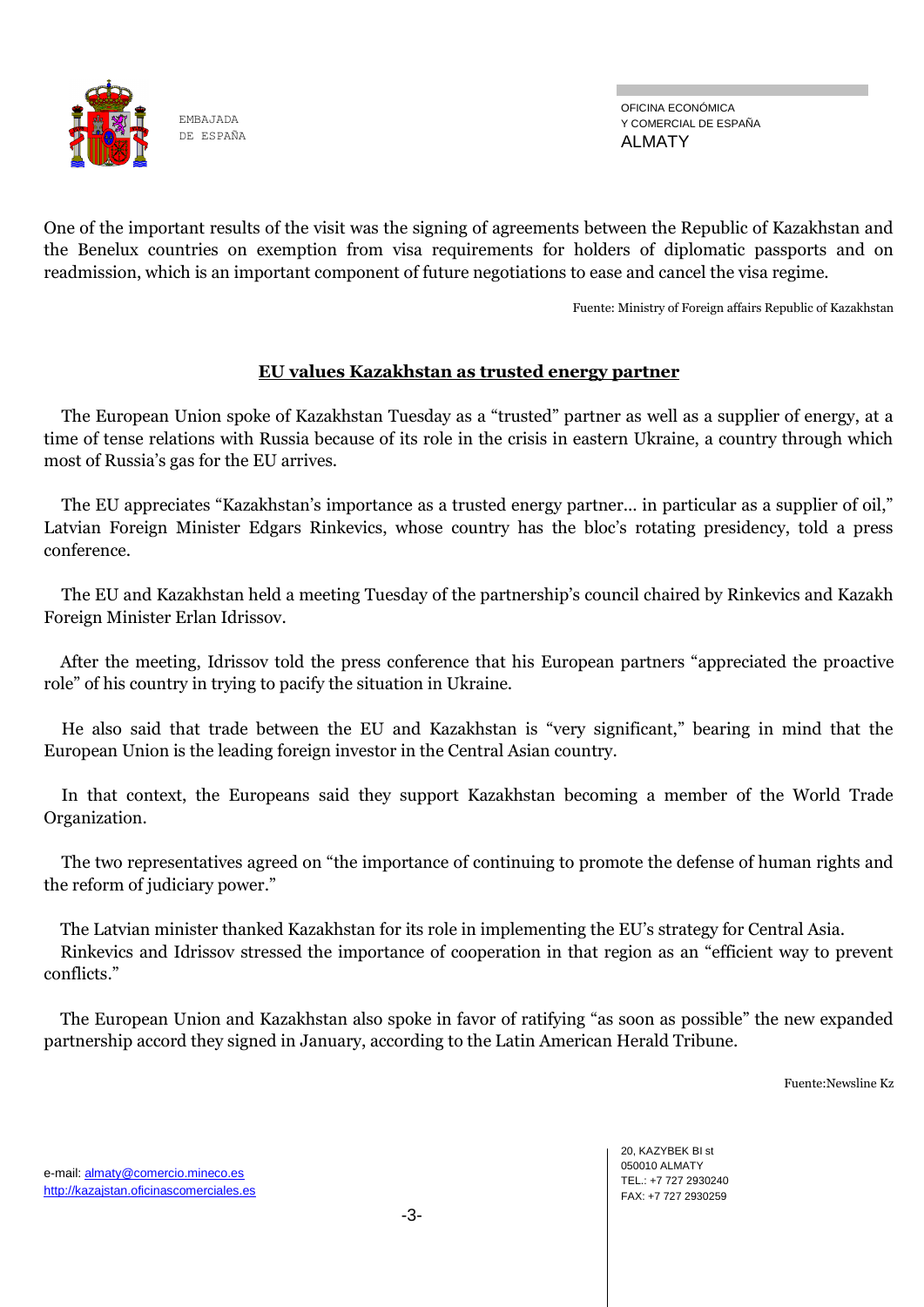

#### **Kazakhstan plans to become a world leader in nuclear fuel supplies**

ASTANA (TCA) — Kazakhstan's state atomic company Kazatomprom is aimed at occupying a leading position as the world's nuclear fuel supplier, the company's head, Nurlan Kapparov, said during his meeting with Kazakhstan President Nursultan Nazarbayev yesterday.

According to the presidential press service, Kapparov informed the president about Kazatomprom's revised development strategy, saying that today Kazakhstan accounts for almost 40 percent of the world's uranium production. Now the company plans to become a world leader in nuclear fuel supplies.

President Nazarbayev emphasized that the uranium industry is among key industries in Kazakhstan, pointing out the necessity of effective control over uranium production and the importance of joint projects with foreign companies.

According to Kazatomprom, Kazakhstan has maintained its leading position as the world's largest uranium producer. At year-end 2014 uranium production in Kazakhstan amounted to 22,829 tons which corresponded to the planned figures.

Taking into account the participatory interests in its subsidiary and affiliated enterprises, Kazatomprom produced 13,156 tons of uranium in 2014.

In 2013, Kazakhstan produced 22,548 tons of uranium.

Kazatomprom is the national operator of Kazakhstan for the import and export of uranium, rare metals, nuclear fuel for power plants, special equipment technologies and dual-purpose materials.

According to the World Nuclear Association, Kazakhstan has 12% of the world's uranium resources and an expanding mining sector, producing about 22,550 tons in 2013, and planning for further increase until 2018. In 2009 Kazakhstan became the world's leading uranium producer, with almost 28% of world production, then 33% in 2010, 36% in 2011, 36.5% in 2012, and 38% in 2013. Kazakhstan has a major plant making nuclear fuel pellets and aims eventually to sell value-added fuel rather than just uranium.

Fuente:Timesca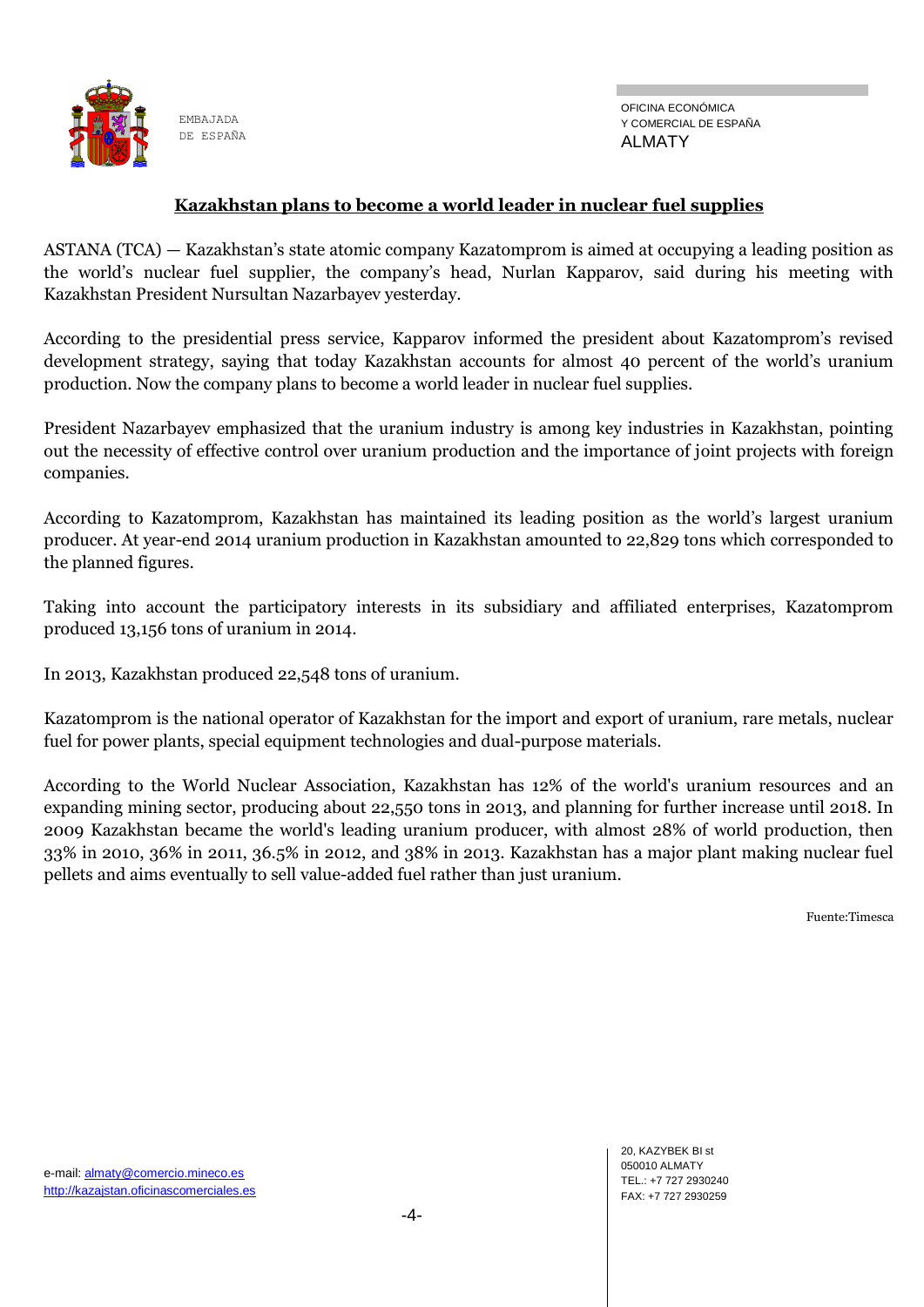

#### **Kazakhstan: transformations to place people at the centre of health services**

Kazakhstan has embarked on a long-term reform process to strengthen its health system and tackle the challenges the country is facing related to the rise of NCDs, the geographical and socio-demographic health inequalities, and the organizational barriers within the health system, to name but a few.

In building capacity to support this reform, the WHO Regional Office for Europe developed the first ‗Flagship course on transforming health services delivery to be fit for purpose for the 21st century', which took place in Almaty from 10 to 14 February. During the very active and inter-active discussions and group works the participants succinctly identified some of the key challenges to be addressed in the country context: strengthening professional, communication and management skills of health professionals; using the recently introduced electronic health records as the basis for improved health services delivery and planning to meet the needs of people and communities; and involving patients, families and communities much more actively through public information campaigns, shared-decision making, or patient education institutions.

Additionally, the importance of involving other sectors and stakeholders, such as employers and educators, was highlighted frequently. Ultimately, all of these measures should lead to a change of values and attitudes from the professional and patient side, enabling Kazakhstan to move forward towards people-centred health systems.

The course was complemented by a Senior Policy Seminar that discussed how to improve the performance of services delivery, in particular, quality of care; also in view of implementing a mandatory health insurance and how to reduce unnecessary hospitalizations to improve efficiency by strengthening primary care. The Seminar welcomed by the Deputy Minister of Health and Social Development of Kazakhstan and opened by WHO Regional Director, was chaired by the Director of the Division of Health Systems and Public Health, Dr Hans Kluge. Together, the Flagship course and the Senior Policy Seminar united key stakeholders and providers to discuss the necessary transformations which have to take place in the Kazakhstan health system to place people at the centre of health services.

While the first edition of the Flagship course ended successfully, the opening of the WHO Centre of Excellence for Primary Health Care marks the beginning of a long-term partnership to promote people-centred health services delivery not only in Kazakhstan but in the whole WHO European Region.

Fuente:World Health Organization

20, KAZYBEK BI st 050010 ALMATY TEL.: +7 727 2930240 FAX: +7 727 2930259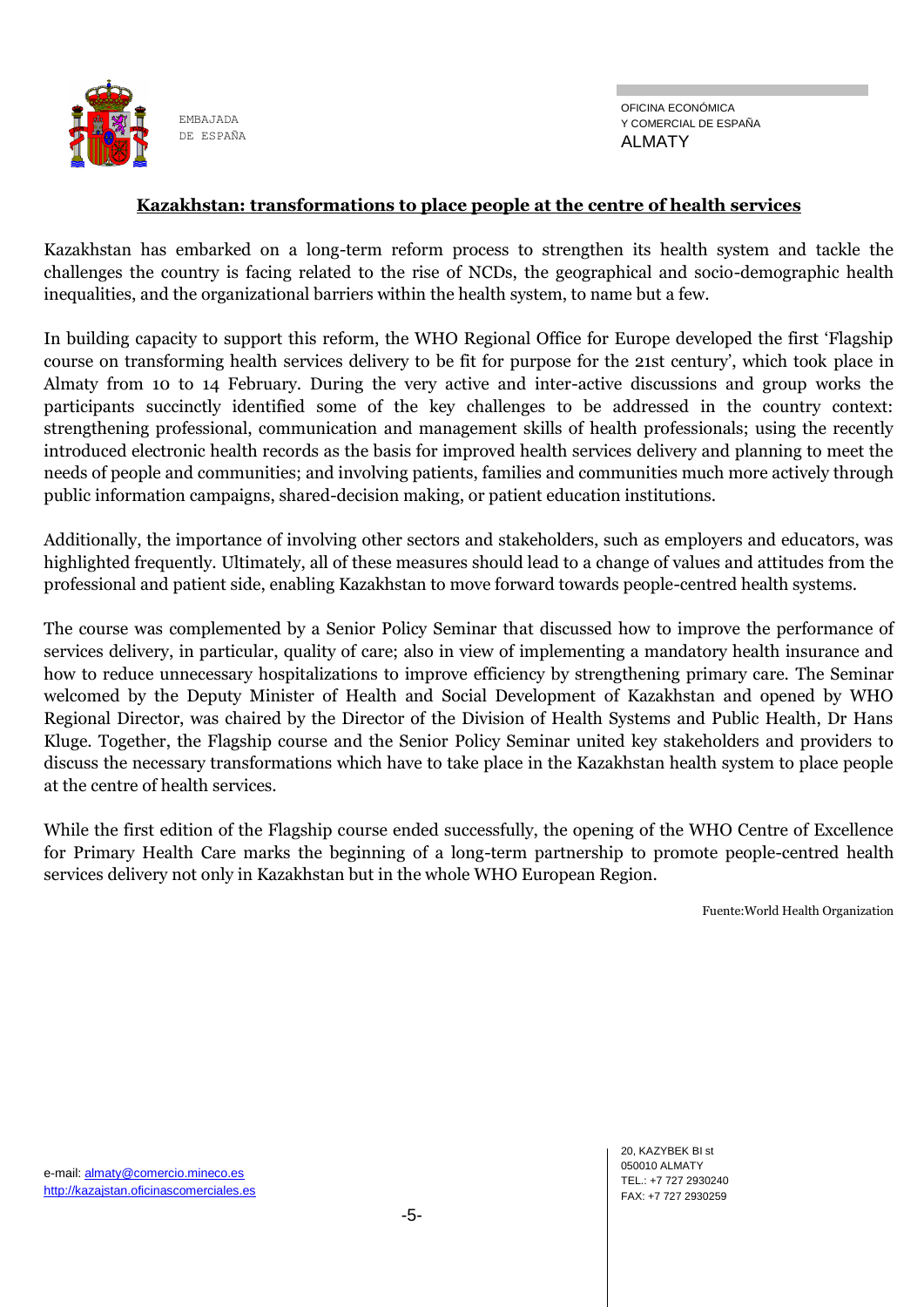

#### **Projects worth KZT 18 billion approved by Kazakhstan Development Bank**

The Kazakhstan Development Bank (KDB) has approved 13 projects for more than KZT 18 billion under the first tranche of the fund's long-term financing program for the manufacturing sector. The KDB has signed credit agreements with 13 commercial banks to finance large projects such as the reconstruction of the production facility for phosphoric acid, the expansion of the production of polypropylene powder and polypropylene products, agricultural chemicals and the processing of gold ore.

Fuente:Newsline.kz

#### **Kazakhstan attracts nearly 165 bln tenge to EXPO-2017**

ASTANA. March 4 (Interfax-Kazakhstan) – JSC National Company Astana EXPO-2017 has attracted to date nearly 165 billion tenge in investments (185.05 tenge/\$1) to the international exhibition EXPO-2017 in Astana, CEO of National Company Astana EXPO-2017 Talgat Yermegiyaev has said.

―To date we have had 127 billion tenge in investments attracted. In addition, literally the other day I met a Korean company, which is ready to invest \$200 million, and have already ordered that a contract be concluded [with them]," Yermegiyaev told Interfax-Kazakhstan.

At the moment there are three foreign companies, investing in EXPO, there are JVs, but by and large domestic investment prevails, according to him.

Fuente:KazInform

#### **Kazakhstan National Bank developed plan to reduce economy dollarization**

The plan was upheld at the Bank's board meeting on 25 February 2015.

Kazakhstan National Bank has come up with a plan for 2015-2016 on reducing dollarization of the economy, Kazpravda.kz reports with reference to the NB press service.

The plan includes three key strategic directions: macroeconomic stability; development of non-cash payments and reducing shadow economy; and precedence of the national currency to the foreign currency.

The first direction in the plan includes measures to diversify the economy and increase the local content in the manufactured goods, works and services.

The second direction specifies measures for the development of non-cash payments.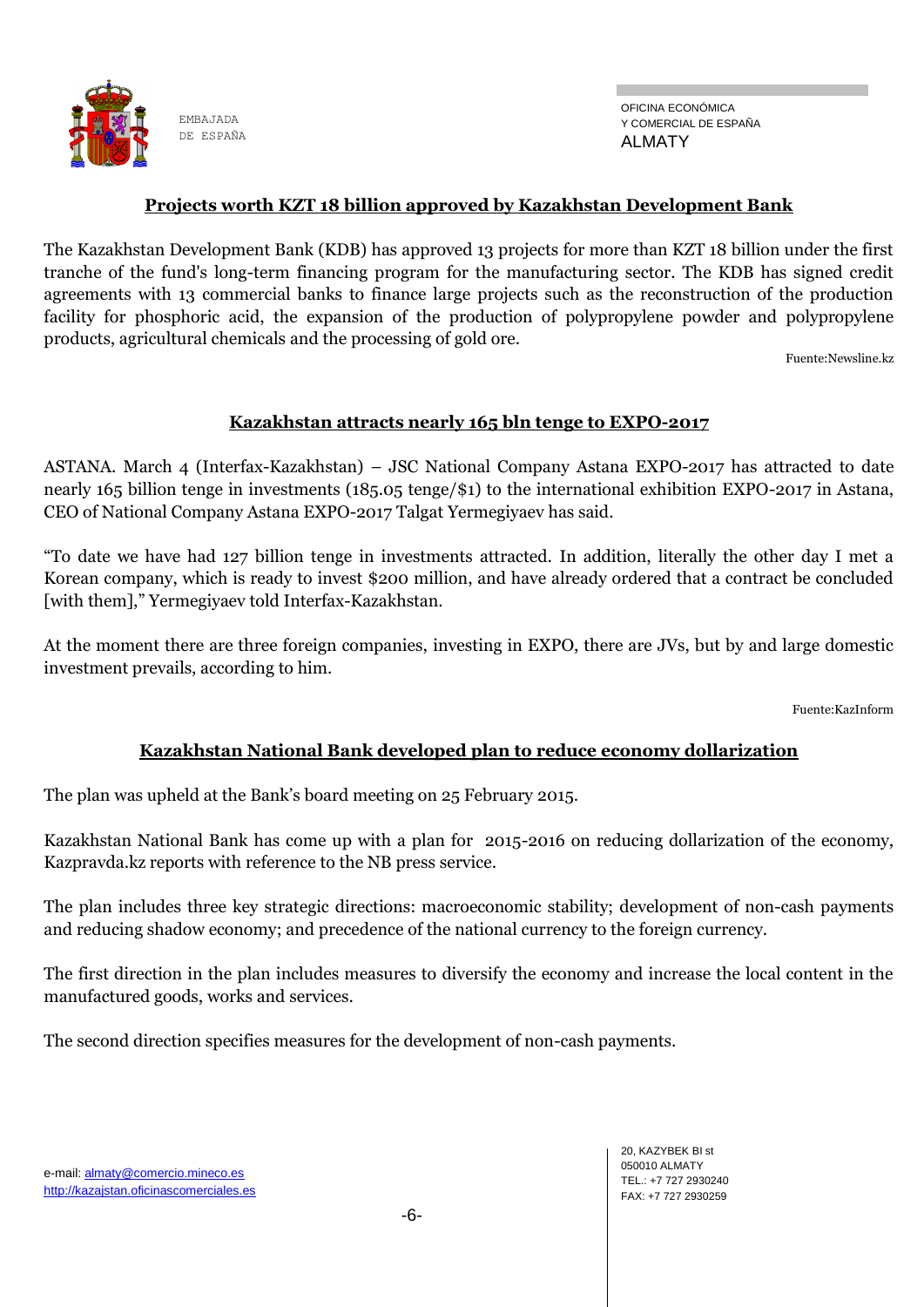

OFICINA ECONÓMICA Y COMERCIAL DE ESPAÑA ALMATY

The third direction is to increase the size of guarantees on the population's deposits in the national currency from 5mn to 10 million tenge, decrease of the interest rates on the deposits in foreign currency down to 3%; also providing the banks with liquidity, recovery of the banking sector, imposing a ban on pricing in foreign currencies, including in conventional units.

Reducing economy dollarization is a lengthy process, achievable through consistent and systematic work, a set of interrelated measures and concerted efforts of not only of the Government and the National Bank, but also of all the economy subjects, the NB report says

Fuente:Kazakhstan Pravda

# **Kazakhstan Hopes to Boost Food Exports to China**

Published by Kseniya Bondal

Amid another financial crisis in the region, Kazakhstan finds itself looking for new markets for its products. According to President Nursultan Nazarbayev, the answer lies with China, as he said at a government meeting in the end of February. But other analysts are a bit more circumspect that this will be feasible.

Kazakhstan's economy was until recently primarily focused on trade with Russian and former Soviet countries markets, but, according to Pavlodar Oblast Mayor Kanat Bozumbayev, who complained to Nazarbayev, Kazakh products can't compete in these markets with Russian goods and moreover, it can't compete with Russian goods even in its own market.

But instead of addressing the low production quality issue, Kazakhstan decided to seek new markets, namely by trying to boost its exports to China.

The only thing Kazakh producers can offer Chinese market could be organic produce, says juice company Raimbek Holding President Raimbek Batalov.

―China is right now in the process of urbanization, and the volumes of its agricultural production aren't large enough to cover the needs of the population. Plus, on the other hand, China is developing a strong middle class that can afford to buy organic food of better quality for a higher price. Kazakhstan in turn is known for its flavorful, good quality produce. But I'm afraid flavorful isn't enough to sustain our businesses. Right now tenge's rate in comparison to dollar and euro isn't stable, and this is certainly not helping to sustain our businesses," he adds.

Any production business needs stable raw materials and raw produce stocks, but in Kazakhstan these are mostly imported, he adds, and therefore Kazakh production is largely connected to the rate of the US dollar. As a result local business owners can't really predict an inputs policy, as they never know if they will make profit or not. Instead of targeting China, Kazakhstan should look at Tajik, Iranian and Pakistani markets, says co-founder of the Eastern Delight rakhat-lukum company Zhanargul Baimagambetova. She, however, says there are two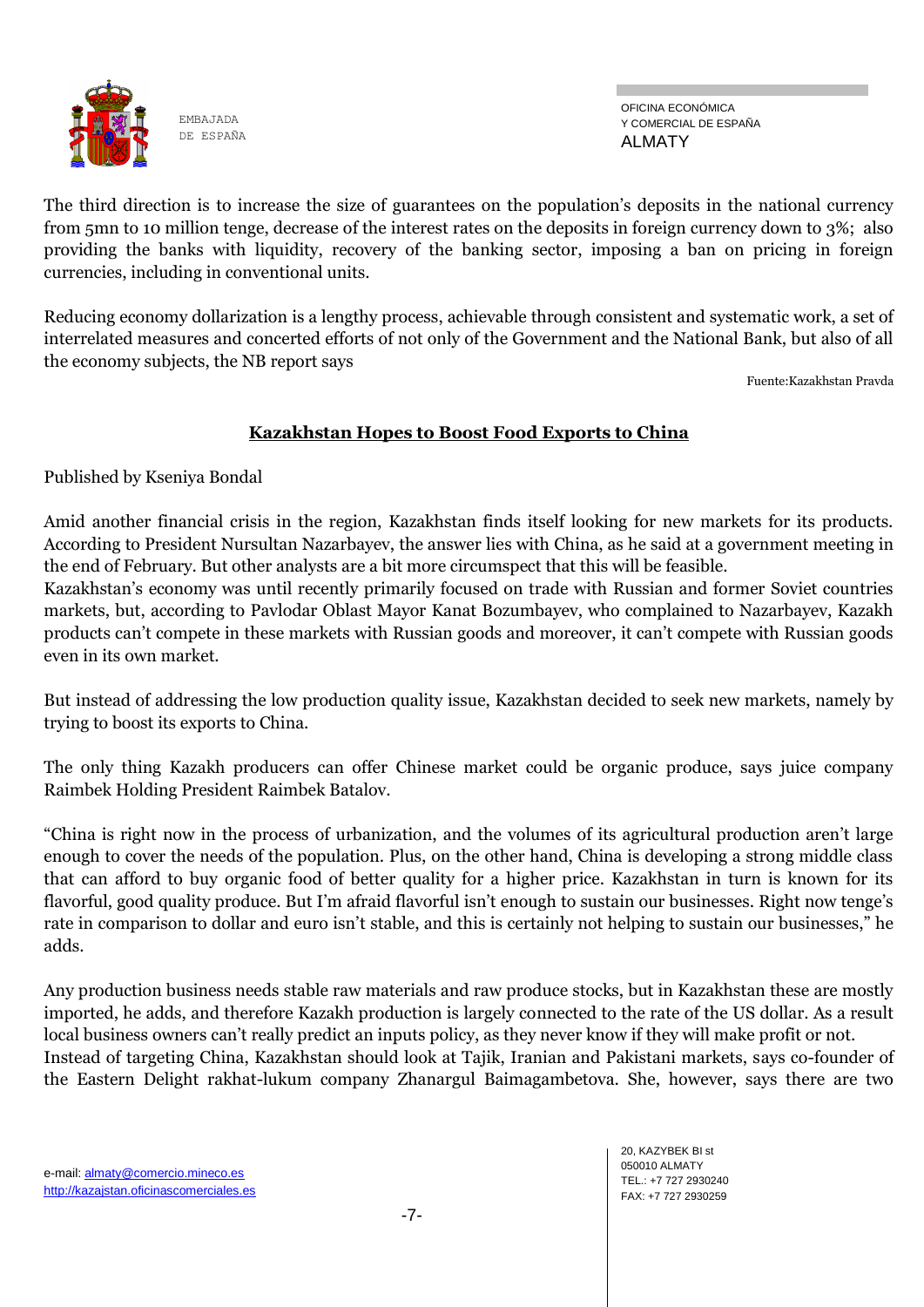

OFICINA ECONÓMICA Y COMERCIAL DE ESPAÑA ALMATY

problems here: the banking system in Kazakhstan has very high credit rates, starting from 15% and higher, and also even those trade financing options are offered to large businesses, not small and medium ones.

―Historically in Kazakhstan banks don't like dealing with produce companies, even large ones, because most of them don't have a strong credit history. During the crisis specifically many produce companies weren't able to make payments on time, and now they are on the so called black list. In Germany banks help any company that survived the crisis, but in Kazakhstan they want us to make competing products, but don't support us when it comes to business," she adds.

She also mentioned that Kazakh products only have the Eurasian Union quality certification, which costs about US \$400. "But if we want to have international certificates, we need to install really expensive equipment, which costs thousands of dollars. This means small businesses are out of the game," she says.

Eurasia Bank credit specialist Dmitry Zhukov says currently Kazakhstan started buying a lot of Chinese products, and there are no indications that, on the contrary, Chinese will be interested in Kazakh products.

―Our businesses receive credits at 20% when abroad businesses get about 2%, so they can invest into quality a lot more than us," he concluded.

Fuente:Silkroad Reporters

## **Construction of meat processing plant worth \$25 mln planned in Semei for 2017**

SEMEI. March 5 (Interfax-Kazakhstan) – Construction of a meat processing plant worth \$25 million (4.5 billion tenge) is planned in the city of Semei in East-Kazakhstan region for 2017, Ali Zhylkybayev, deputy CEO for Zvezda Agro Amir LLP, has said.

This would be a major meat processing plant with an end-to-end waste free processing scheme, Zhylkybayev said.

Zvezda Agro Amir LLP is working on a construction design for the plant to be built using Iranian investment. The plant would process beef and mutton with an annual capacity of 7,000 tonnes of tinned meat and 7,000 tonnes of sausages with 250 staff.

At this stage the company got a land plot of 68 hectares while the project design and estimates are being devised. The start of construction is planned for the 2nd quarter of this year.

The company plans to ship meat products domestically and internationally – livestock is to be bought locally as well as in Russia and Mongolia.

A specialist commission from Indonesia is to be invited for issuing an international Halal certificate upon completion of the project, according to the deputy CEO.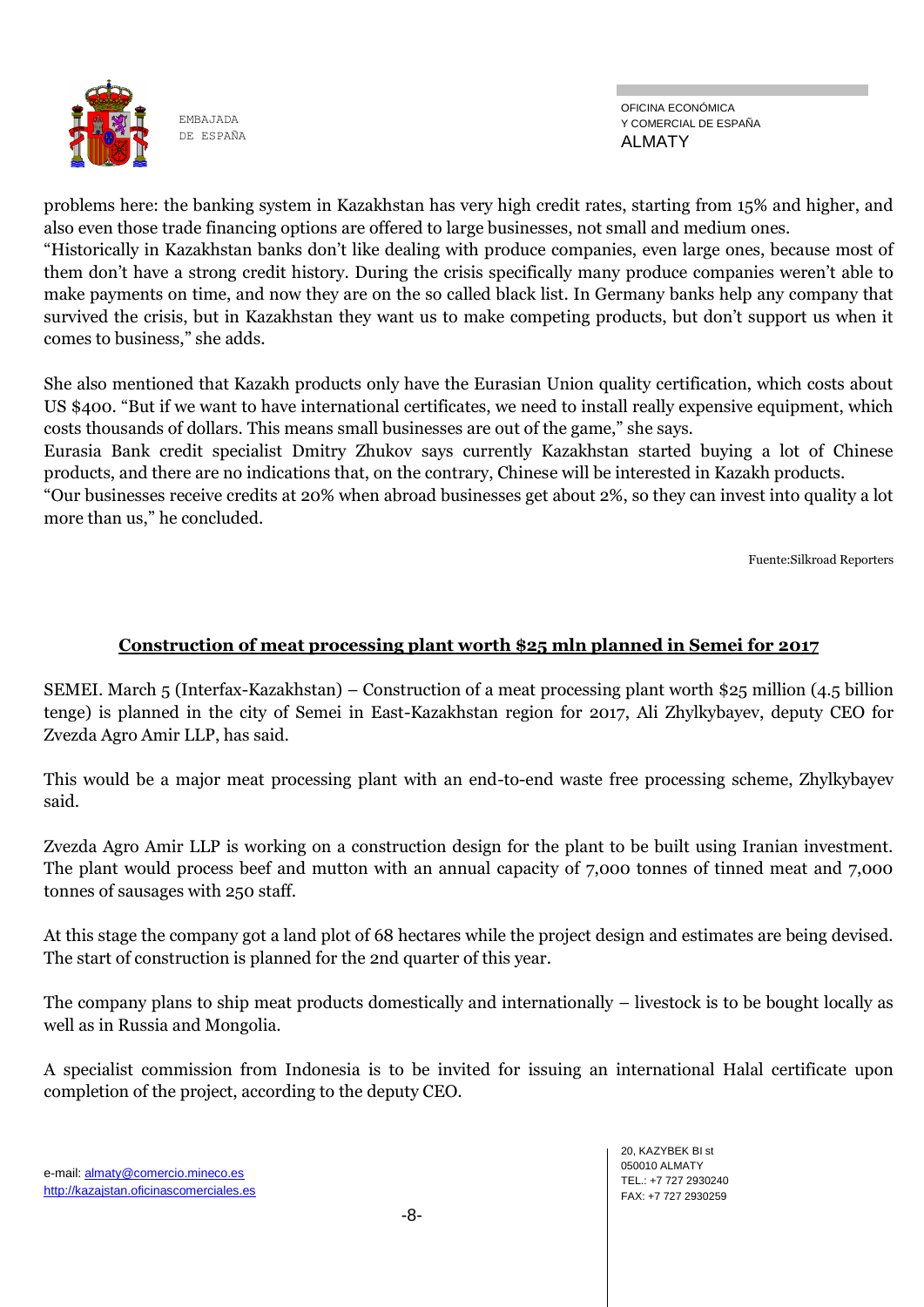

OFICINA ECONÓMICA Y COMERCIAL DE ESPAÑA ALMATY

In addition, the company plans to build a grain elevator and a milk plant for a total of \$45 million in Zharma and other rural districts of the region, according to the deputy CEO.

Fuente: Interfax Kazakhstan

## **DaewooBusKazakhstan starts assembling buses running on gas in Semei**

SEMEI. March 5 (Interfax-Kazakhstan) – DaewooBusKazakhstan based in Semei (East Kazakhstan) starts production of buses running on natural gas, the chairman of the supervisory board of DaewooBusKazakhstan and SemAZ General Director Asemkan Duskuzhanov said.

"A few days ago the first gas buses rolled off the assembly line. The market demanded that we started assembling buses running on gas, so we decided to provide public transport companies with domestically-produced vehicles," Duskuzhanov told Interfax-Kazakhstan.

According to the head of the company, first ten buses will be shipped to Almaty.

Earlier, Kazakhstan bought gas buses from China, now the local content is above 30%.

The company plans to assembly about 400 gas buses with 25 new buses planned to roll off the line this year.

Daewoo bus line was opened in Kazakhstan in 2007 on the premises of SemAZ in Semei. The founders holding equal shares in DaewooBusKazakhstan LLP are Semipalatinsk car assembly plant and Korean DaewooBusGlobalCorporation.

Fuente:Interfax Kazakhstan

## **KazTransOil's net profit falls 27% in 2014**

ALMATY. March 5 (Interfax-Kazakhstan) – KazTransOil JSC reported a 2014 consolidated net profit of 46.431 billion tenge or down 27% from a year earlier, the Kazakhstan Stock Exchange (KASE) says in a press release.

The company's consolidated operating revenue in 2014 rose 5.2% to make 206.637 billion tenge (up 41%).

The standalone net profit of KazTransOil JSC in the reporting year stood at 57.698 billion tenge or up 11% yearon-year and standalone operating revenue at 186.997 billion tenge or up 7.1% year-on-year.

KazTransOil, a natural monopolist on the market of oil transportation through pipelines, is part of National Company KazMunayGas.

Fuente:Interfax Kazakhstan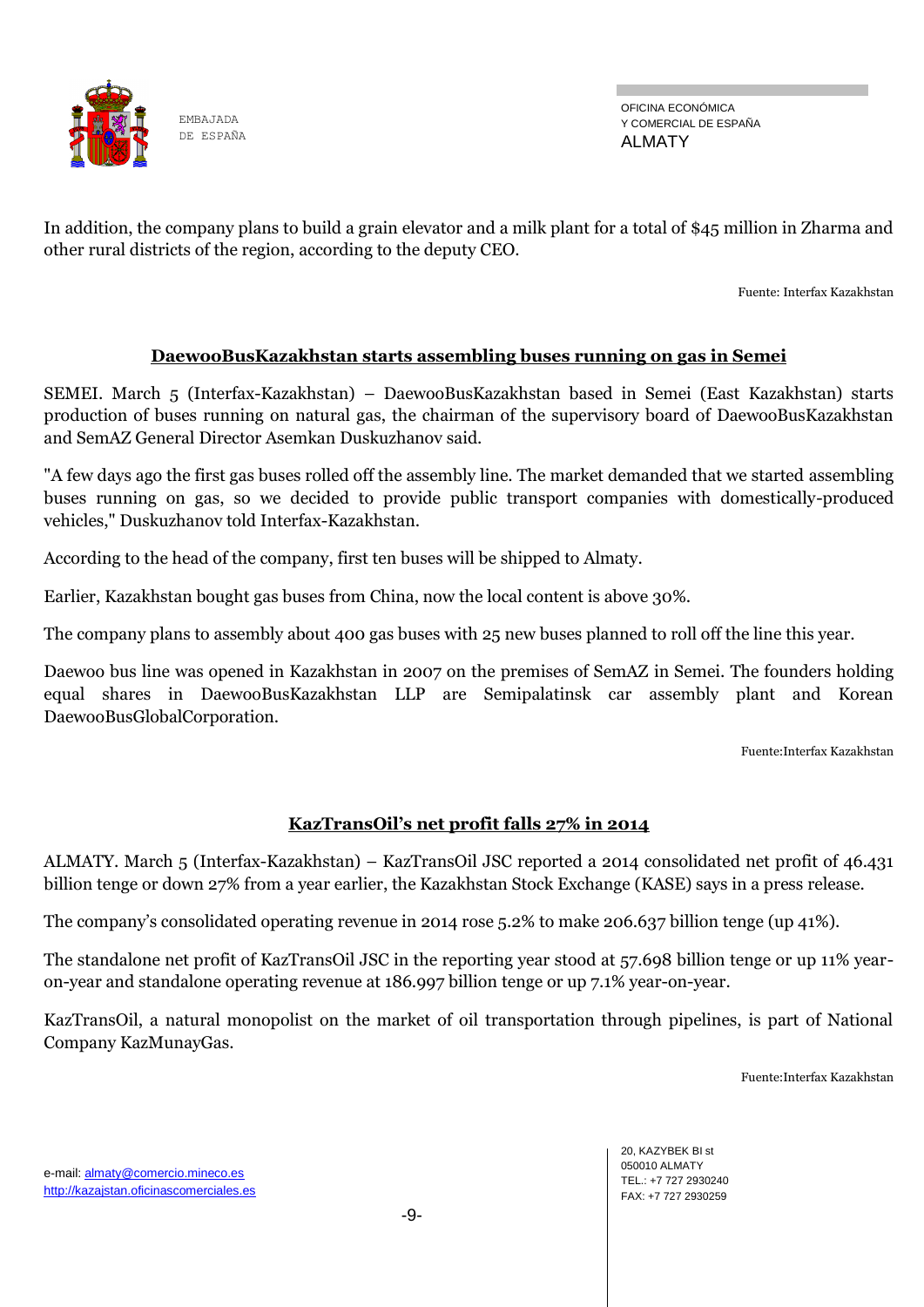

## **Kaztekhmash to produce first 50 harvesters in 2015**

PETROPAVLOVSK. March 4 (Interfax-Kazakhstan) – Engineering Works Kaztekhmash JSC will produce first 50 harvesters this year, North Kazakhstan Region Governor Erik Sultanov said.

"Kaztehmash, a private company, has launched a harvesters production project in Petropavlovsk on the premises of Sevmashzavod, a former engine plant. This year, we will produce 50 harvesters using the technology of the Finnish company Sampo," the governor told a meeting at the regional administration.

He said that all issues relating to the financing of the project had been resolved.

"The first harvester will be released on July 1," Sultanov said.

Fuente:Interfax Kazakhstan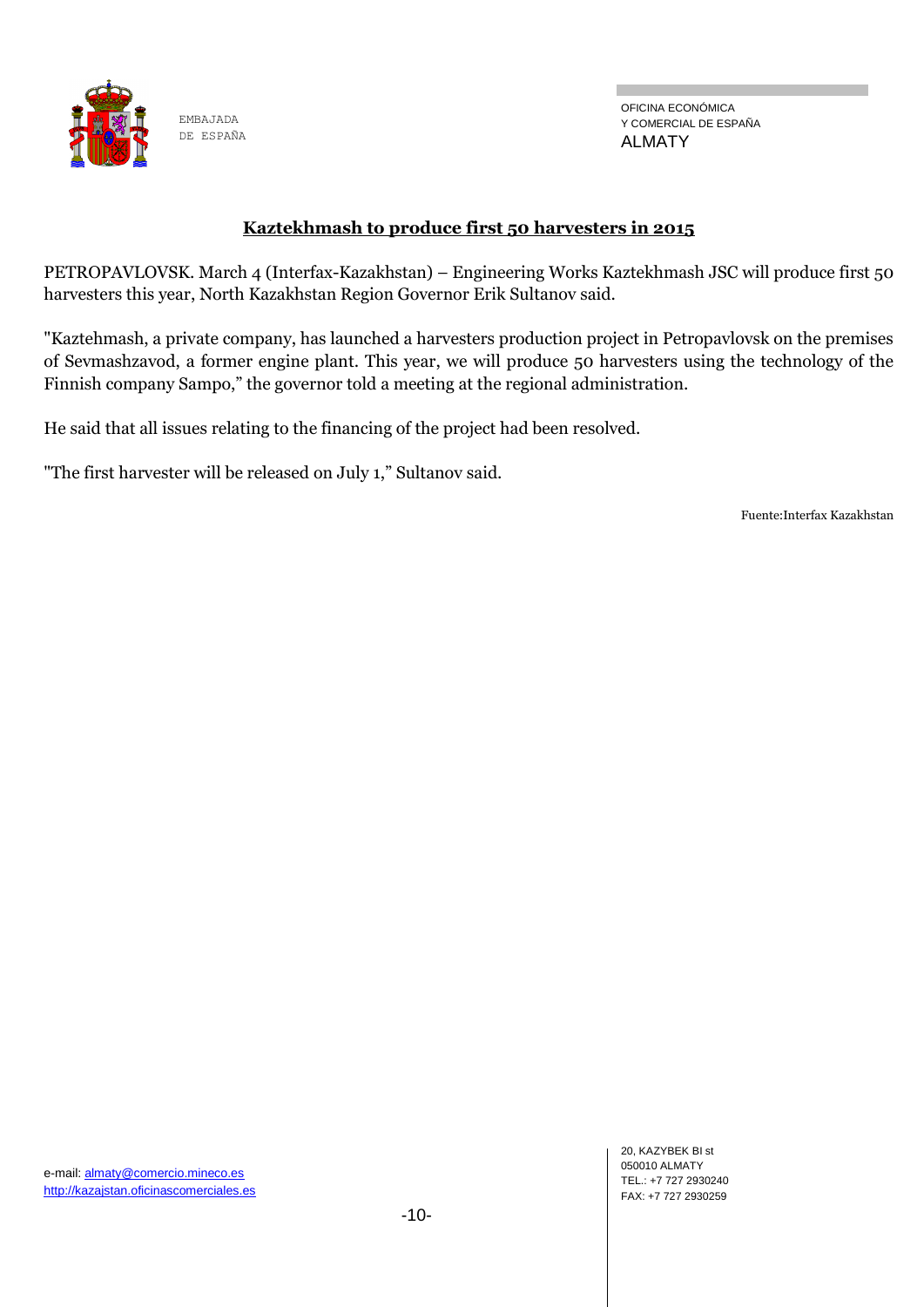

OFICINA ECONÓMICA Y COMERCIAL DE ESPAÑA ALMATY

# **Kirguistán**



# **KTG and Gazprom to boost capacity of the main gas pipeline in Kyrgyzstan**

 KazTransGas JSC (KTG) and Gazprom OAO say they will increase the capacity of the main gas pipeline passing through Kyrgyzstan, a news statement from the Kazakh firm reports.

 "In Astana a meeting was held with representatives from the companies of KazTransGas and Gazprom, which discussed increasing the capacity of the Kyrgyz section of the MGP (the main gas pipeline) the BGR-TBA (Bukhara gas region Tashkent-Bishkek-Almaty) for stable gas supply to consumers of the city of Almaty and Almaty Oblast," a statement issued Tuesday said.

 As the statement explained, at the moment the technical condition of the main gas pipeline and gas pumping units at the Sokuluk compressor station, located in Kyrgyzstan, limits the capacity of the MGP BGR-TBA. The capacity of the pipeline at this site is no more than 250 thousand cubic meters per hour, which does not satisfy the growing needs of rapidly developing Almaty and the Almaty Oblast, where gas demand during the peak period is about 450 thousand cm/h.

The two sides have agreed to develop a list of activities and assign turnaround time to increase the capacity of MGP, KazTAG reports.

Fuente:Newsline Kz

20, KAZYBEK BI st 050010 ALMATY TEL.: +7 727 2930240 FAX: +7 727 2930259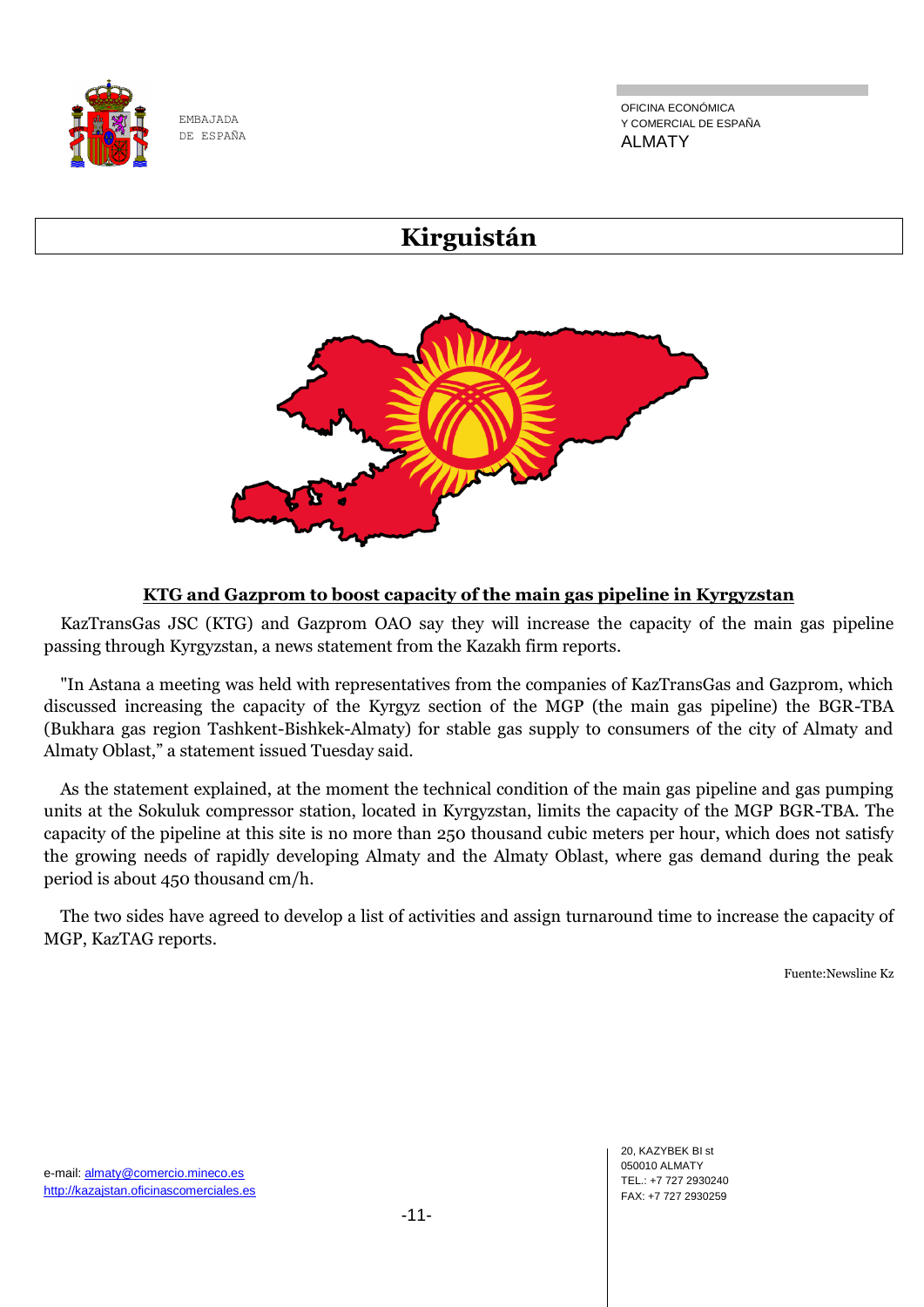

## **Kyrgyzstan Legalizes Use of Firearms for Self-Defense**

President of Kyrgyzstan, Almazbek Atambaev has endorsed new amendments to the national criminal code that permit people to use firearms to defend their homes, RFE/RL reports.

A March 4 news statement from the president's office said the amendments allow people to protect their lives, health, and property against intruders with firearms.

Parliament MPs Feliks Kulov, Tatyana Levina, Eristina Kochkarova, Igor Gusarov, and Kanybek Osmonaliev put the amendments up for consideration. All of them are from the Ar-Namys (Dignity) party.

The four deputies claimed the changes to law were required because of what they referred to as "insufficient" measures by the government to protect private property" in the country.

Fuente: silkroadreporters

## **Atambayev: Kyrgyzstan joining EaEU will open up broad prospects**

Kyrgyzstan's President Almazbek Atambayev said during a meeting with Tatarstan's President Rustam Minnikhanov that his country's upcoming joining of the Eurasian Economic Union (EaEU) will become an impetus for expanding mutually advantageous cooperation with Russia and its regions.

"Kyrgyzstan pays much attention to the development of relations with its major partner - Russia, including the development of relations with its regions. Joining the Eurasian Economic Union would offer our republic wider and deeper bilateral contacts in various spheres," TASS cited the President.

Minnikhanov stressed the importance of developing bilateral relations. "We can see many mutual interests," he said.

The countries agreed to establish an intergovernmental commission on trade, economic, scientific, technical, cultural and humanitarian cooperation.

Tatarstan's president is now on a two-day working visit to Kyrgyzstan. In Bishkek he has visited the Tatar diaspora, participated in a business forum and met with Prime Minister Dzhoomart Otorbayev.

Annual trade turnover between Kyrgyzstan and Tatarstan is between \$25 and \$50 million.

Fuente: vestnikkavkaza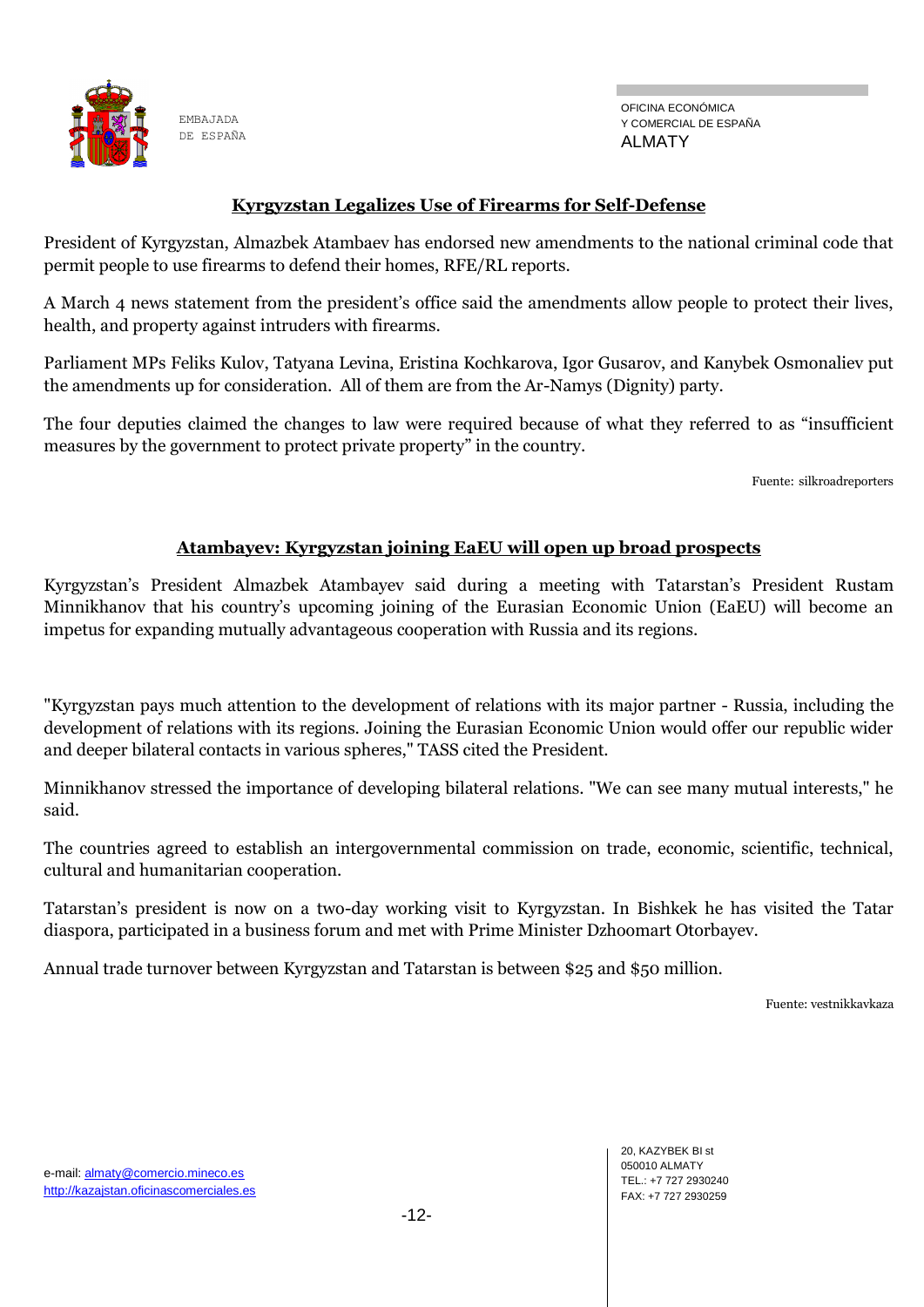

#### **Volume of sugar beet production in 2014 amounts to over 173,000 tons**

Volume of sugar beet production in 2014 amounted to over 173,000 tons, in 2013 - 195,400 tons, chief specialist of the State Agency of antitrust regulation Said Umarbekov said today at a meeting on the situation in the market on the production and processing of sugar beet and approaches to the management of Kaindy-Kant JSC.

As director of the department Bolsunbek Kazakov noted, previously Kyrgyzstan could provide for the needs of the domestic market, but then sugar content of beet fell. "We need to examine why this is so, perhaps, as the Ministry of Agriculture and Land Reclamation noted, it is because of poor soil. Previously, beets was very sugary, but now as rubber," Bolsunbek Kazakov said.

"Last year, sugar beet dropped because there was a dry climate, so weather conditions played a major role," a member of the Board of Directors of Kaindy-Kant JSC Duishenkul Mateev said.

Fuente: 24.kg news agency

#### **Dollar reaches 61.6 soms**

Dollar in Kyrgyzstan reached 61.6 soms. During the day the US currency has risen by 20 tyiyn.

Today exchangers of the capital buy the dollar at 61.43 (an increase of 10 tyiyn) and sell at 61.6 soms (an increase of 20 tyiyn). In this case, the nominal exchange rate set by the National Bank on March 5 is 61,3796 soms (growth per day 0.07 percent). Relatively stable exchange rate of the ruble - 0.98-1 soms.

Recall, the sharp rise in the dollar was observed in Kyrgyzstan last month, when the US currency has risen by 50 tyiyn - from 61 to 61.5 soms in one day. Then, after the intervention of the National Bank, the rate dropped to  $61.2$  soms

Fuente: 24.kg news agency

## **Russia's Recession Prompts Potential Immigration Crisis**

It's been more than a few weeks since falling oil prices sent the Russian ruble tumbling to new lows. Inflation in Russia is now over 15% – the first time inflation has hit this level since the 2008 financial crisis – and it's not immediately clear what the consequences of this situation will be, for Russian nationals or for the many migrant workers who hail from Central Asian states.

What is clear, however, is that the downturn in the economy has significantly cut down on new arrivals of migrants. According to The Moscow Times, the number of new arrivals in Moscow from the steppe has dropped as much as 70% in January 2015, compared to arrival numbers last year.

The contraction of the economy might not be the only reason why Central Asian migrants are hesitant to try their luck in Russia. New regulations on migrants – including tests on Russian language, history and legislation, paired with a medical exam – came into force earlier this year. Previously, migrants from Central Asia were able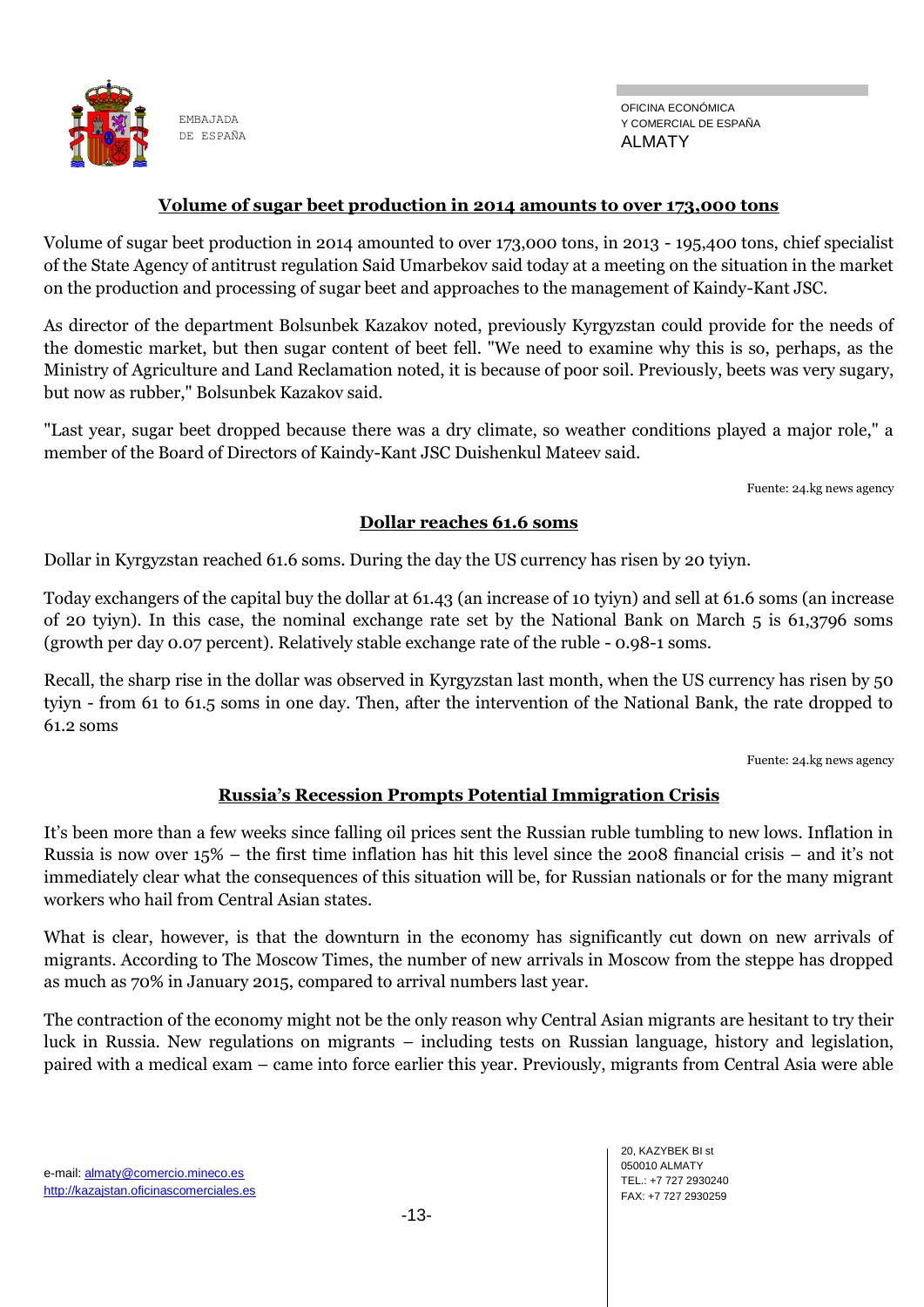

OFICINA ECONÓMICA Y COMERCIAL DE ESPAÑA ALMATY

to enter Russia on an ‗internal passport,' while those staying to work needed to register with local authorities within three days.

The drop in migrant workers has not gone unnoticed. In St. Petersburg, locals are complaining about the lack of snow-clearing after a particularly harsh storm – a service usually performed by migrants.

However, with inflation decimating migrants' already meager salaries, many have chosen to return and see what kind of jobs they can pick up in their home countries. Due to the large number of migrants who opt not to formally register under the old rules, ascertaining the exact number of those who have chosen to stay in Russia and those who decide to leave is very difficult. But the severe dropoff in new arrivals is indicative of migrant malaise in the current economic situation.

Given these conditions, there are at least three scenarios which might play out:

1 ) Those Central Asian migrants – most of which hail from Kyrgyzstan, Tajikistan, and Uzbekistan, and who may together number as many as three million –already in Russia might stay put, on the hope that once oil prices rise, the economy might return to some semblance of normal. But if the economy continues to suffer from sanctions and an overreliance on the energy industry, it's not implausible to foresee an increasing frustration among Russians, which could lead to an increase in the number of hate crimes perpetrated against migrants.

2 ) If significant numbers of migrant workers return to Central Asia looking for work, this could result in additional pressure on governments, in the form of protests and general unrest. The Tajik government has said that it will aim to create 200,000 jobs, but Tajikistan's migrant workers number somewhere between 700,000 and 1 million. Even if these 200,000 jobs materialize – which is highly unlikely – placating hundreds of thousands more will be difficult in these economies. In Uzbekistan, which is gearing up for a presidential election later this month, the frustrations of jobless workers combined with long-standing resentment towards the dictatorial Islam Karimov could lead to violence.

3 ) An increase in unemployed, disaffected migrant workers who have left Russia to find work – in Central Asia or elsewhere – could lead to a spike in defections to ISIS. According to a report from RFE/RL earlier this week, members of ISIS have seeped into southern Kyrgyzstan. Kyrgyz authorities arrested dozens in the last two months who are suspected of having traveled to Syria for training and returned with an aim to commit terror acts in the country, while Tajikistan arrested dozens of suspected ISIS recruits in late 2014.

Central Asian migrant workers have never had it easy in Russia, but they performed a number of jobs that the local workforce were unwilling to take, while at the same time providing an importance remittance economy to their home communities. As the migrant flow is halted, some difficult changes are sure to come to the region.

Fuente: Silkroadreporters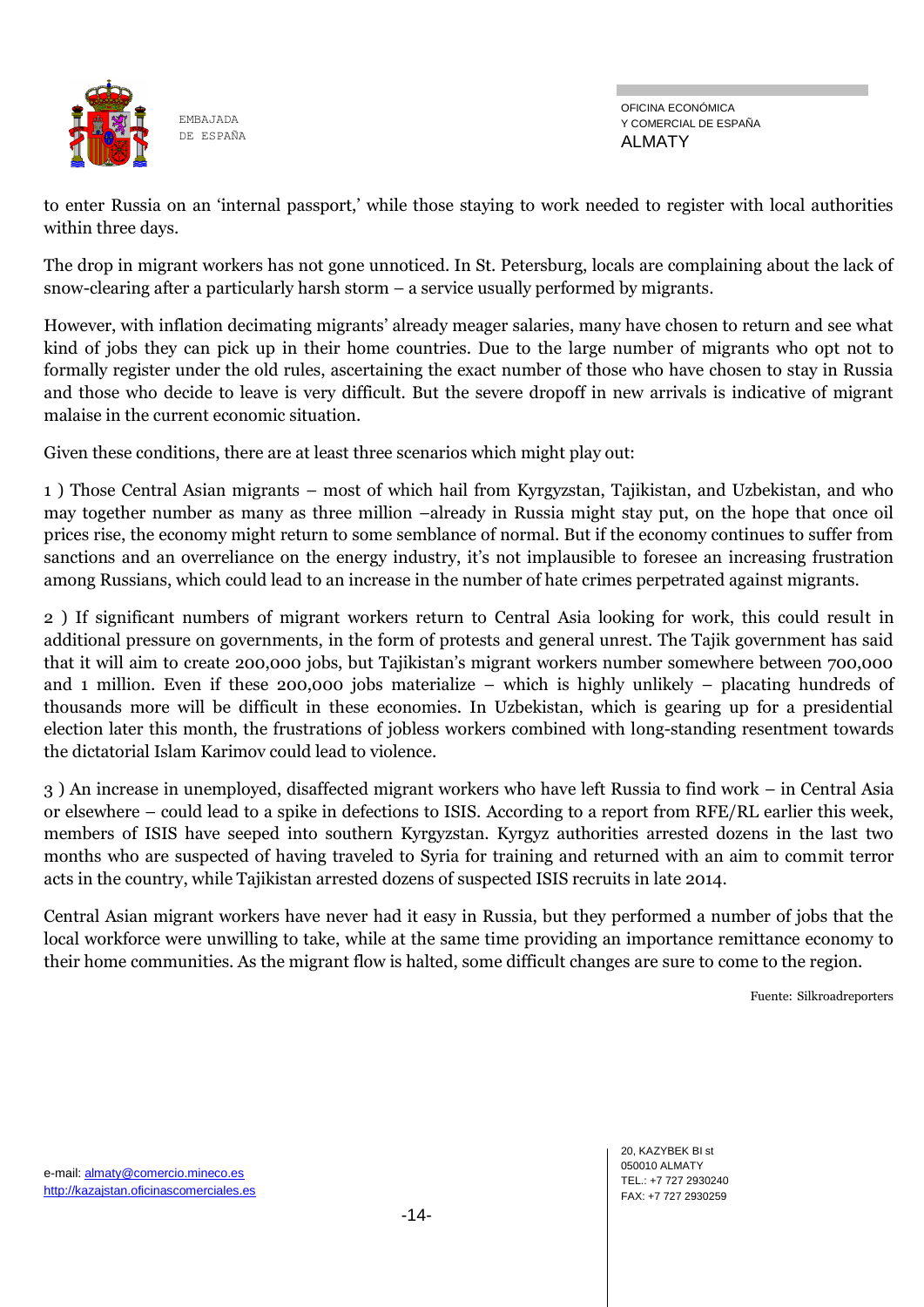

#### **KTG and Gazprom to boost capacity of the main gas pipeline in Kyrgyzstan**

 KazTransGas JSC (KTG) and Gazprom OAO say they will increase the capacity of the main gas pipeline passing through Kyrgyzstan, a news statement from the Kazakh firm reports.

 "In Astana a meeting was held with representatives from the companies of KazTransGas and Gazprom, which discussed increasing the capacity of the Kyrgyz section of the MGP (the main gas pipeline) the BGR-TBA (Bukhara gas region Tashkent-Bishkek-Almaty) for stable gas supply to consumers of the city of Almaty and Almaty Oblast," a statement issued Tuesday said.

 As the statement explained, at the moment the technical condition of the main gas pipeline and gas pumping units at the Sokuluk compressor station, located in Kyrgyzstan, limits the capacity of the MGP BGR-TBA. The capacity of the pipeline at this site is no more than 250 thousand cubic meters per hour, which does not satisfy the growing needs of rapidly developing Almaty and the Almaty Oblast, where gas demand during the peak period is about 450 thousand cm/h.

The two sides have agreed to develop a list of activities and assign turnaround time to increase the capacity of MGP, KazTAG reports.

Fuente:Newsline Kz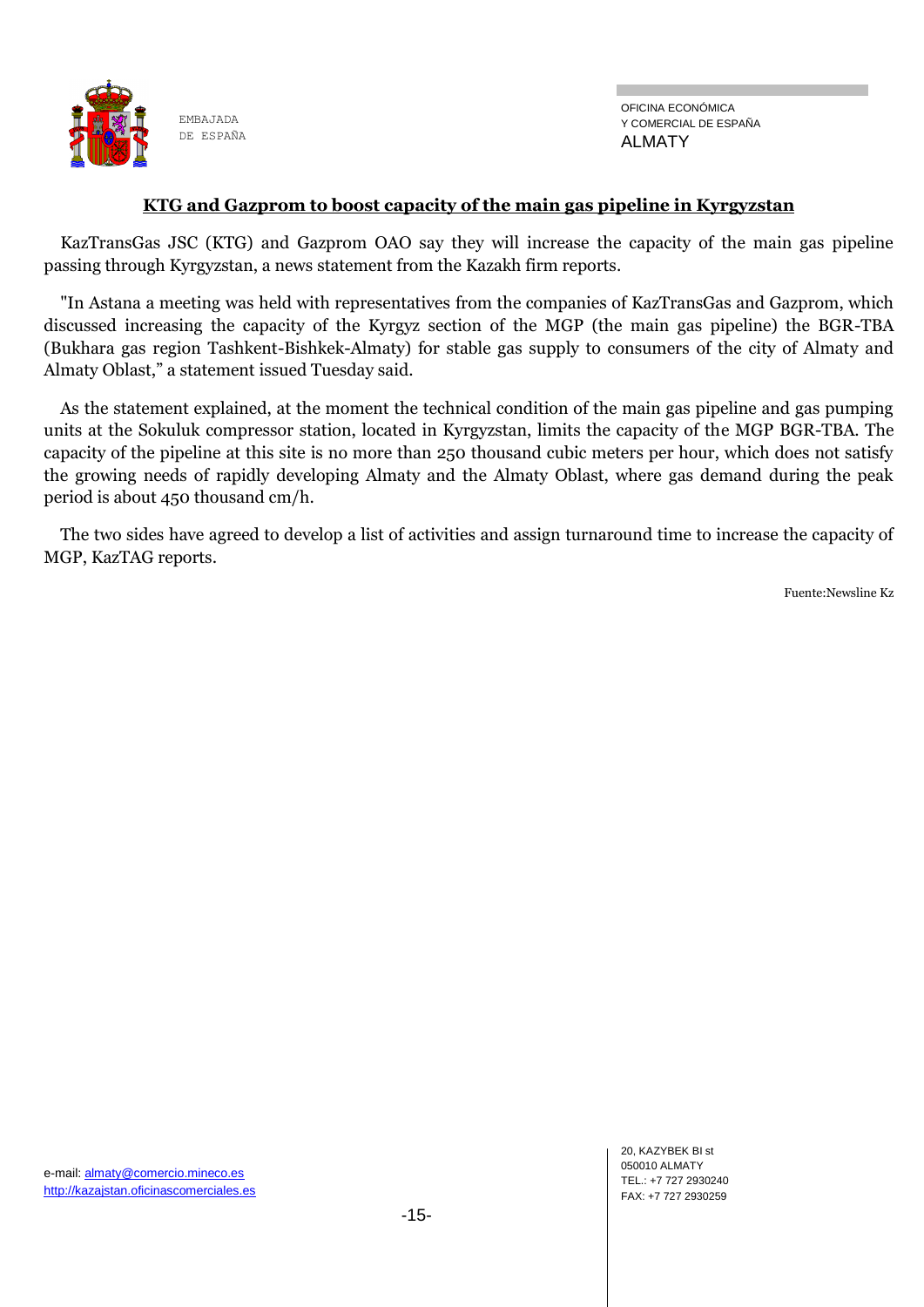

OFICINA ECONÓMICA Y COMERCIAL DE ESPAÑA ALMATY



# **Tajikistan, ADB discuss cooperation prospect**

DUSHANBE, March 5 (Xinhua) -- Tajik President Emomali Rahmon and Asian Development Bank (ADB) Vice President Wencai Zhang discussed prospects of expanding cooperation between the two sides here on Wednesday.

The pair talked about issues related to supporting socio-economic development in Tajikistan, especially ways of reducing negative impact of external crisis factors, said the presidential press service following their meeting.

The two also exchanged views on a five-year Country Strategy and Program for 2016-2020, which aimed to promote energy, transport infrastructure, access to clean water and social services as well as facilitate reforms and investment in private sectors.

Zhang said the ADB will continue to provide assistance to the Central Asian country so that it can resist external crises' impact. < Rahmon, for his part, thanked the ADB for its support for the construction of a railway connecting Tajikistan, Afghanistan and Turkmenistan.

Tajikistan joined the ADB in 1998, and the partnership between the nation and the bank has been committed to promoting economic and social development, including the improvement of infrastructure, agricultural production, regional trade and cooperation.

So far, the ADB has offered Tajikistan about 1.3 billion U.S. dollars in loans, grants and technical aid, while projects worth 600 million dollars have already been implemented in transport, energy and other areas.

Fuente: Globalpost

20, KAZYBEK BI st 050010 ALMATY TEL.: +7 727 2930240 FAX: +7 727 2930259